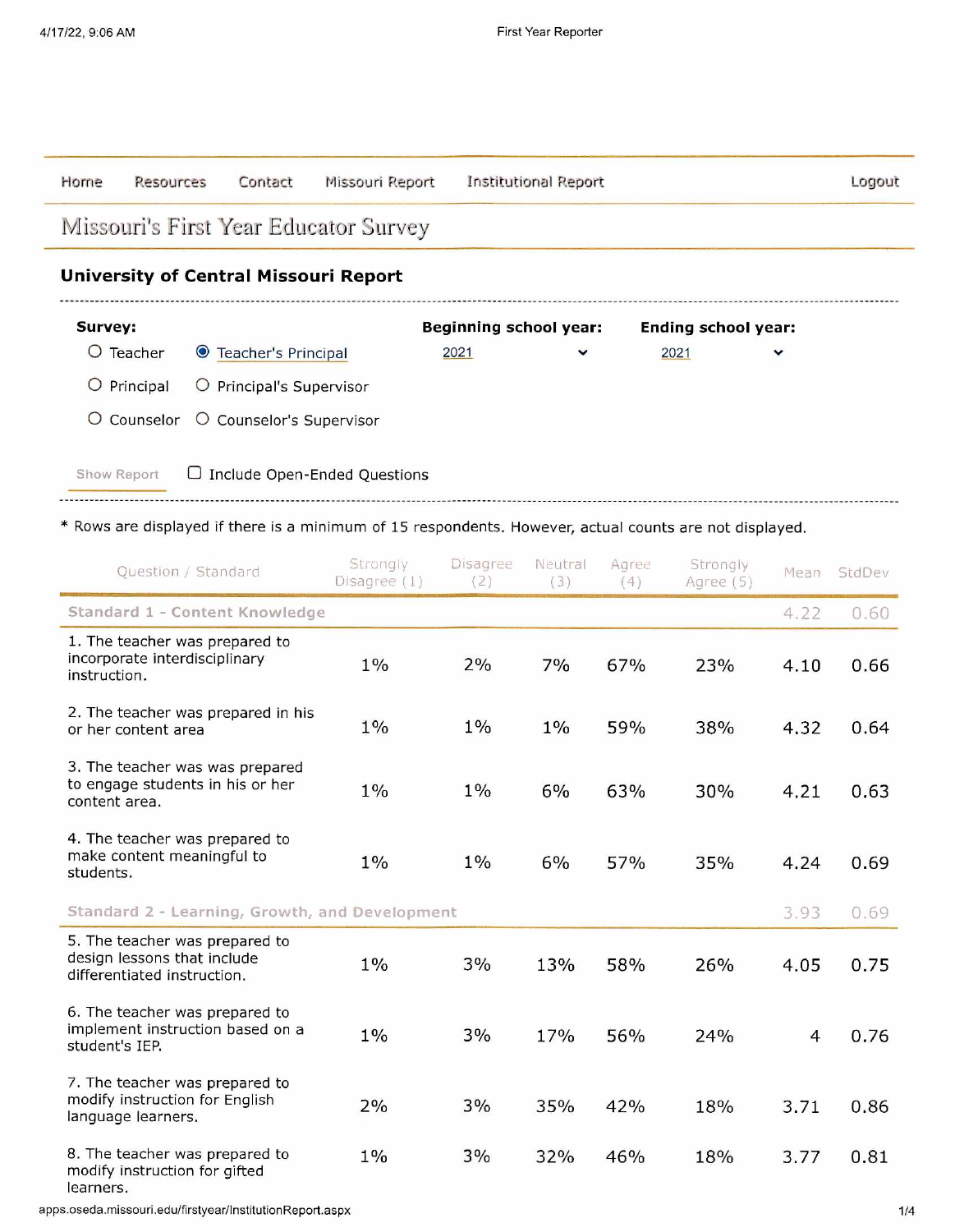| 9. The teacher was prepared to<br>create lesson plans to engage all<br>learners.                            | $1\%$ | $1\%$ | 12% | 58% | 28% | 4.12 | 0.69 |
|-------------------------------------------------------------------------------------------------------------|-------|-------|-----|-----|-----|------|------|
| Standard 3 - Curriculum Implementation                                                                      |       |       |     |     |     | 4.07 | 0.63 |
| 10. The teacher was prepared to<br>deliver lessons based on<br>curriculum standards.                        | $1\%$ | $1\%$ | 6%  | 65% | 27% | 4.17 | 0.63 |
| 11. The teacher was prepared to<br>deliver lessons for diverse<br>learners.                                 | $1\%$ | 3%    | 15% | 61% | 20% | 3.96 | 0.74 |
| Standard 4 - Critical Thinking                                                                              |       |       |     |     |     | 4.04 | 0.71 |
| 12. The teacher was prepared to<br>implement a variety of<br>instructional strategies.                      | $1\%$ | 3%    | 9%  | 62% | 26% | 4.10 | 0.72 |
| 13. The teacher was prepared to<br>engage students in critical<br>thinking.                                 | $1\%$ | 4%    | 14% | 57% | 24% | 3.99 | 0.78 |
| 14. The teacher was prepared to<br>model critical thinking and<br>problem solving.                          | $1\%$ | 3%    | 14% | 56% | 26% | 4.03 | 0.77 |
| Standard - N/A                                                                                              |       |       |     |     |     |      |      |
| 15. The teacher was prepared to<br>use technology to enhance student<br>learning.                           | $1\%$ | $1\%$ | 8%  | 60% | 30% | 4.18 | 0.66 |
| Standard 5 - Positive Classroom Environment                                                                 |       |       |     |     |     | 4.09 | 0.67 |
| 16. The teacher was prepared to<br>create a classroom environment<br>that encourages student<br>engagement. | $1\%$ | 3%    | 10% | 57% | 29% | 4.12 | 0.74 |
| 17. The teacher was prepared to<br>use a variety of classroom<br>management strategies.                     | $1\%$ | 8%    | 12% | 54% | 25% | 3.92 | 0.90 |
| 18. The teacher was prepared to<br>manage a variety of discipline<br>issues.                                | $1\%$ | 10%   | 13% | 53% | 23% | 3.87 | 0.90 |
| 19. The teacher was prepared to<br>motivate his or her students to<br>learn.                                | $1\%$ | 3%    | 5%  | 62% | 29% | 4.16 | 0.70 |
| 20. The teacher was prepared to<br>keep his or her students on task.                                        | $1\%$ | 3%    | 10% | 59% | 26% | 4.07 | 0.75 |
| 21. The teacher was prepared to<br>foster positive student<br>relationships.                                | $1\%$ | $1\%$ | 3%  | 52% | 43% | 4.36 | 0.65 |
| 22. The teacher was prepared to<br>facilitate smooth transitions for his<br>or her students.                | $1\%$ | 3%    | 7%  | 61% | 28% | 4.13 | 0.71 |

4/17/22, 9:06 AM **First Year Reporter**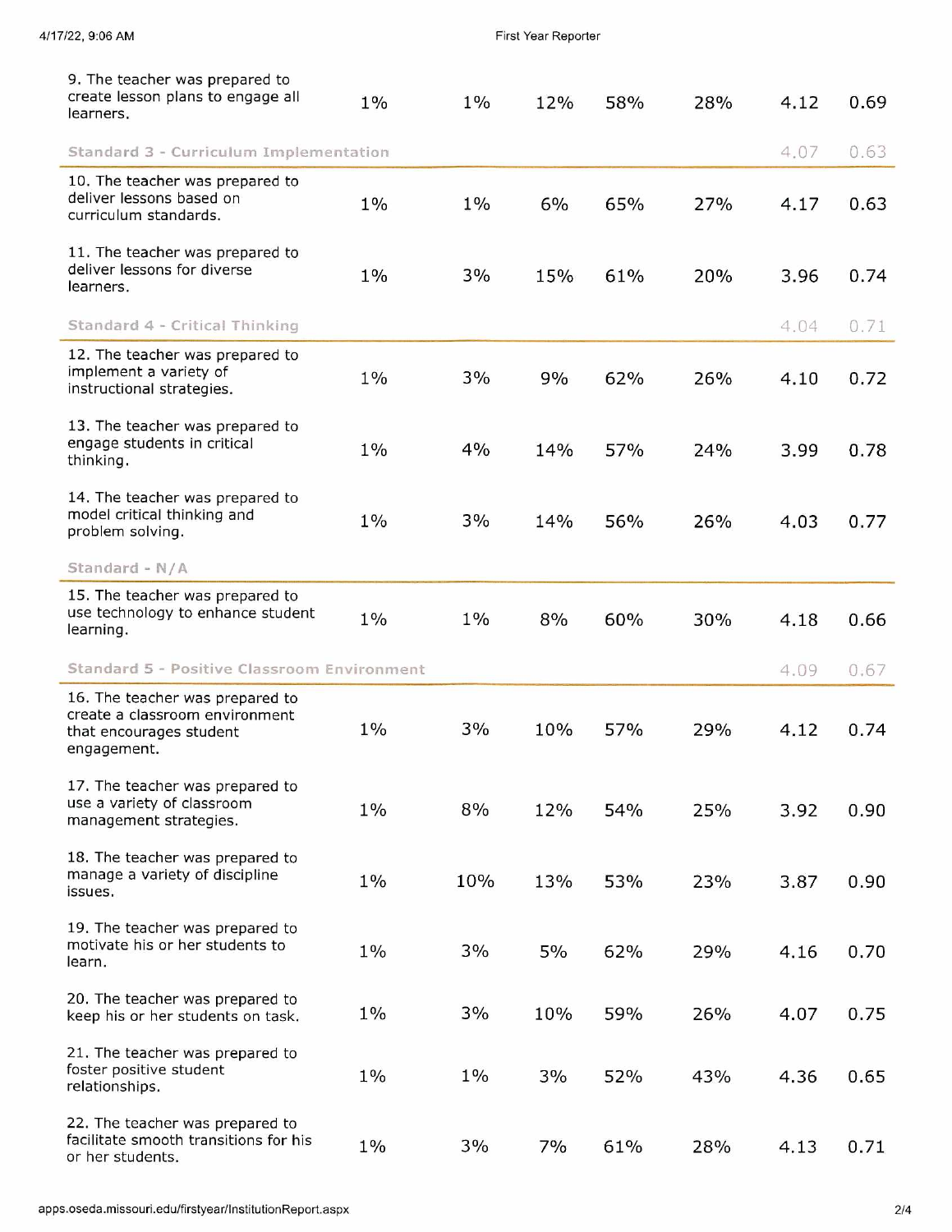| 7/22, 9:06 AM                                                                                                                  |       |       | First Year Reporter |     |     |      |      |
|--------------------------------------------------------------------------------------------------------------------------------|-------|-------|---------------------|-----|-----|------|------|
| Standard 6 - Effective Communication                                                                                           |       |       |                     |     |     | 4.18 | 0.59 |
| 23. The teacher was prepared to<br>use effective communication<br>strategies to foster learning.                               | $1\%$ | $1\%$ | 6%                  | 63% | 29% | 4.18 | 0.66 |
| 24. The teacher was prepared to<br>effectively communicate with<br>parents.                                                    | $1\%$ | 3%    | 8%                  | 63% | 24% | 4.07 | 0.74 |
| 25. The teacher was prepared to<br>effectively communicate with all<br>staff.                                                  | $1\%$ | 2%    | 7%                  | 61% | 29% | 4.15 | 0.69 |
| 26. The teacher was prepared to<br>promote respect for diverse<br>cultures, genders, and intellectual<br>/ physical abilities. | $1\%$ | 2%    | 6%                  | 60% | 31% | 4.19 | 0.69 |
| 27. The teacher was prepared to<br>use technology as a<br>communication tool.                                                  | $1\%$ | $1\%$ | 2%                  | 61% | 35% | 4.30 | 0.61 |
| 28. The teacher was prepared to<br>enhance students' skills in using<br>technology as a communication<br>tool.                 | $1\%$ | $1\%$ | 5%                  | 63% | 29% | 4.19 | 0.65 |
| Standard 7 - Student Assessment and Data Analysis                                                                              |       |       |                     |     |     | 3.98 | 0.63 |
| 29. The teacher was prepared to<br>use assessments to evaluate<br>learning.                                                    | $1\%$ | $1\%$ | 8%                  | 65% | 25% | 4.14 | 0.64 |
| 30. The teacher was prepared to<br>develop assessments to evaluate<br>learning.                                                | $1\%$ | 3%    | 14%                 | 65% | 17% | 3.95 | 0.70 |
| 31. The teacher was prepared to<br>analyze assessment data to<br>improve instruction.                                          | $1\%$ | 2%    | 20%                 | 58% | 20% | 3.94 | 0.73 |
| 32. The teacher was prepared to<br>help students set learning goals<br>based on assessment results.                            | $1\%$ | 3%    | 22%                 | 56% | 18% | 3.89 | 0.75 |
| 33. The teacher was prepared to<br>work with colleagues to set<br>learning goals using assessment<br>results.                  | $1\%$ | $1\%$ | 18%                 | 58% | 22% | 4    | 0.72 |
| Standard 8 - Professionalism                                                                                                   |       |       |                     |     |     | 4.05 | 0.62 |
| 34. The teacher was prepared to<br>analyze data to reflect on areas for<br>professional growth.                                | $1\%$ | 2%    | 19%                 | 59% | 19% | 3.94 | 0.72 |
| 35. The teacher was prepared to<br>reflect on his or her practices for<br>professional growth.                                 | $1\%$ | $1\%$ | 7%                  | 65% | 27% | 4.16 | 0.63 |
| Standard 9 - Professional Collaboration                                                                                        |       |       |                     |     |     | 4.13 | 0.59 |
| 36. The teacher was prepared to<br>collaborate with colleagues to                                                              | $1\%$ | $1\%$ | 4%                  | 65% | 29% | 4.20 | 0.64 |

apps.oseda.missouri.edu/firstyear/lnstitutionReport.aspx 3/4